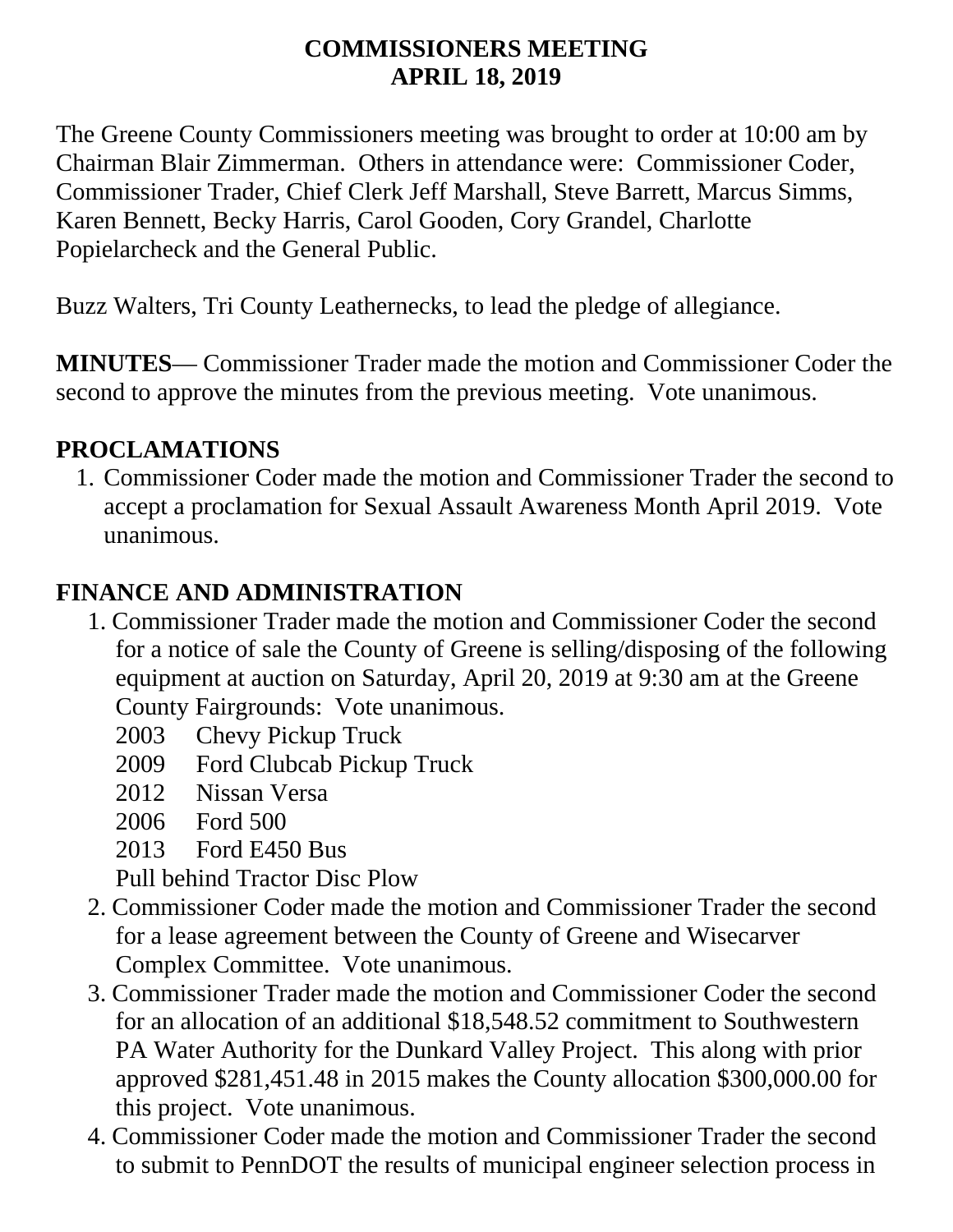accordance with PennDOT publication 93 with the County choice being Widmer Engineering. Vote unanimous.

## **VETERANS AFFAIRS**

### **GRAVES: 307 TOTALS: \$921.00**

- 1. Commissioner Trader made the motion and Commissioner Coder the second for an agreement for the care and maintenance of 12 graves in the Slonaker Cemetery located in Aleppo Township at \$3.00 dollars per grave in the amount of \$36.00 dollars. Vote unanimous.
- 2. Commissioner Trader made the motion and Commissioner Coder the second for an agreement for the care and maintenance of 95 graves in the Glades Church Cemetery located in Cumberland Township at \$3.00 dollars per grave in the amount of \$285.00 dollars. Vote unanimous.
- 3. Commissioner Trader made the motion and Commissioner Coder the second for an agreement for the care and maintenance of 21 graves in the Phillips Old Cemetery located in Wayne Township at \$3.00 dollars per grave in the amount of \$63.00 dollars. Vote unanimous.
- 4. Commissioner Trader made the motion and Commissioner Coder the second for an agreement for the care and maintenance of 2 graves in the West Union Cemetery located in Morris Township at \$3.00 dollars per grave in the amount of \$6.00 dollars. Vote unanimous.
- 5. Commissioner Trader made the motion and Commissioner Coder the second for an agreement for the care and maintenance of 100 graves in the Blacksville Cemetery located in Wayne Township at \$3.00 dollars per grave in the amount of \$300.00 dollars. Vote unanimous.
- 6. Commissioner Trader made the motion and Commissioner Coder the second for an agreement for the care and maintenance of 35 graves in the Smith Cemetery located in Morgan Township at \$3.00 dollars per grave in the amount of \$105.00 dollars. Vote unanimous.
- 7. Commissioner Trader made the motion and Commissioner Coder the second for an agreement for the care and maintenance of 25 graves in the Mt. Carmel Cemetery located in Springhill Township at \$3.00 dollars per grave in the amount of \$75.00 dollars. Vote unanimous.
- 8. Commissioner Trader made the motion and Commissioner Coder the second for an agreement for the care and maintenance of 17 graves in the Cumberland Cemetery at \$3.00 dollars per grave in the amount of \$51.00 dollars. Vote unanimous.

# **DISTRICT ATTORNEY**

1. Commissioner Coder made the motion and Commissioner Trader the second to accept the Savin Maintenance and Service Agreement between the County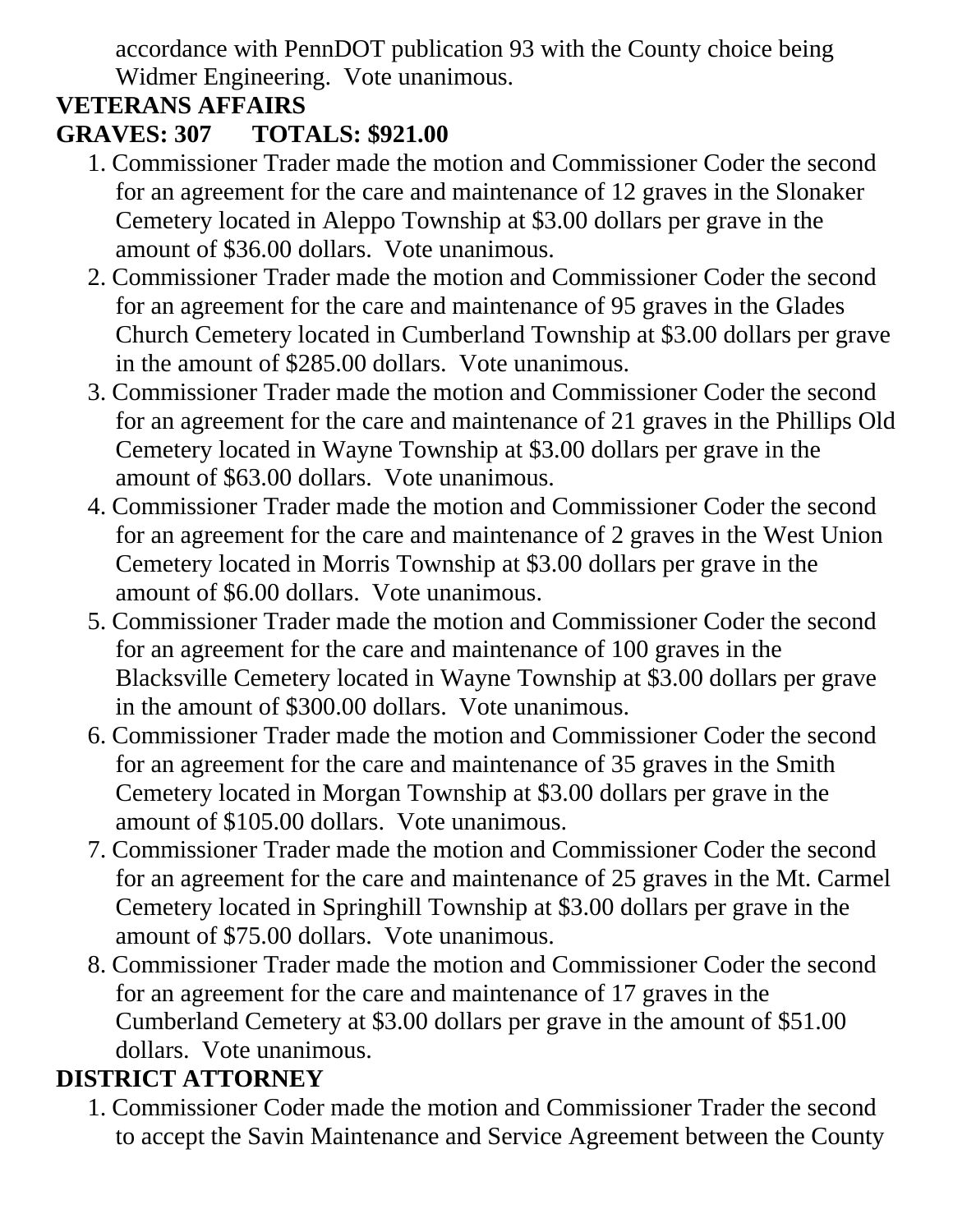of Greene and the Pennsylvania District Attorney's Institute. Vote unanimous.

## **VICTIM WITNESS**

1. Commissioner Trader made the motion and Commissioner Coder the second to accept the Subgrant #31080 Victim/Witness Assistant Program. Vote unanimous.

# **CHILDREN AND YOUTH SERVICES**

- 1. Commissioner Coder made the motion and Commissioner Trader the second for the FY2018/2019 contract with Adelphoi Village, Inc. Vote unanimous.
- 2. Commissioner Trader made the motion and Commissioner Coder the second for the FY2018/2019 contract with Adoption Connection, PA. Vote unanimous.

# **ANNOUNCEMENTS**

1. Construction has started on the pickle ball courts.

# **NOTICES**

- 1. CONSOL Pennsylvania Coal Company, LLC has submitted a coal mining activity permit application to the Pennsylvania Department of Environmental Protection for Enlow Fork Mine to revise 3,687 underground and subsidence control plan area acres from development only to longwall located in Richhill, Morris and Washington Townships.
- 2. Dry Tavern Sewer Authority is applying for a renewal of the National Pollutant Discharge Elimination System (NPDES) permit # 0097811 to the Pennsylvania Department of Environmental Protection for the discharge of treated wastewater from the authority's sewage treatment plant located in Jefferson Township.
- 3. CNX Gas Company, LLC is applying for a permit to drill and operate as a gas well to the Pennsylvania Department of Environmental Protection located in Richhill Township.
- 4. CONSOL Pennsylvania Coal Company, LLC is submitting a permit application to the Pennsylvania Department of Environmental Protection for the installation of four degas boreholes for the Enlow Fork Mine located in Morris Township.
- 5. CONSOL Pennsylvania Coal Company, LLC has submitted an application to the Pennsylvania Department of Environmental Protection for a mining activity permit located in Richhill, Morris, and Washington Townships.
- 6. Rice Drilling B, LLC is submitting an application to the Pennsylvania Department of Environmental Protection Southwest Regional Office to renew an approved interconnected surface water withdrawal located in Washington Township.